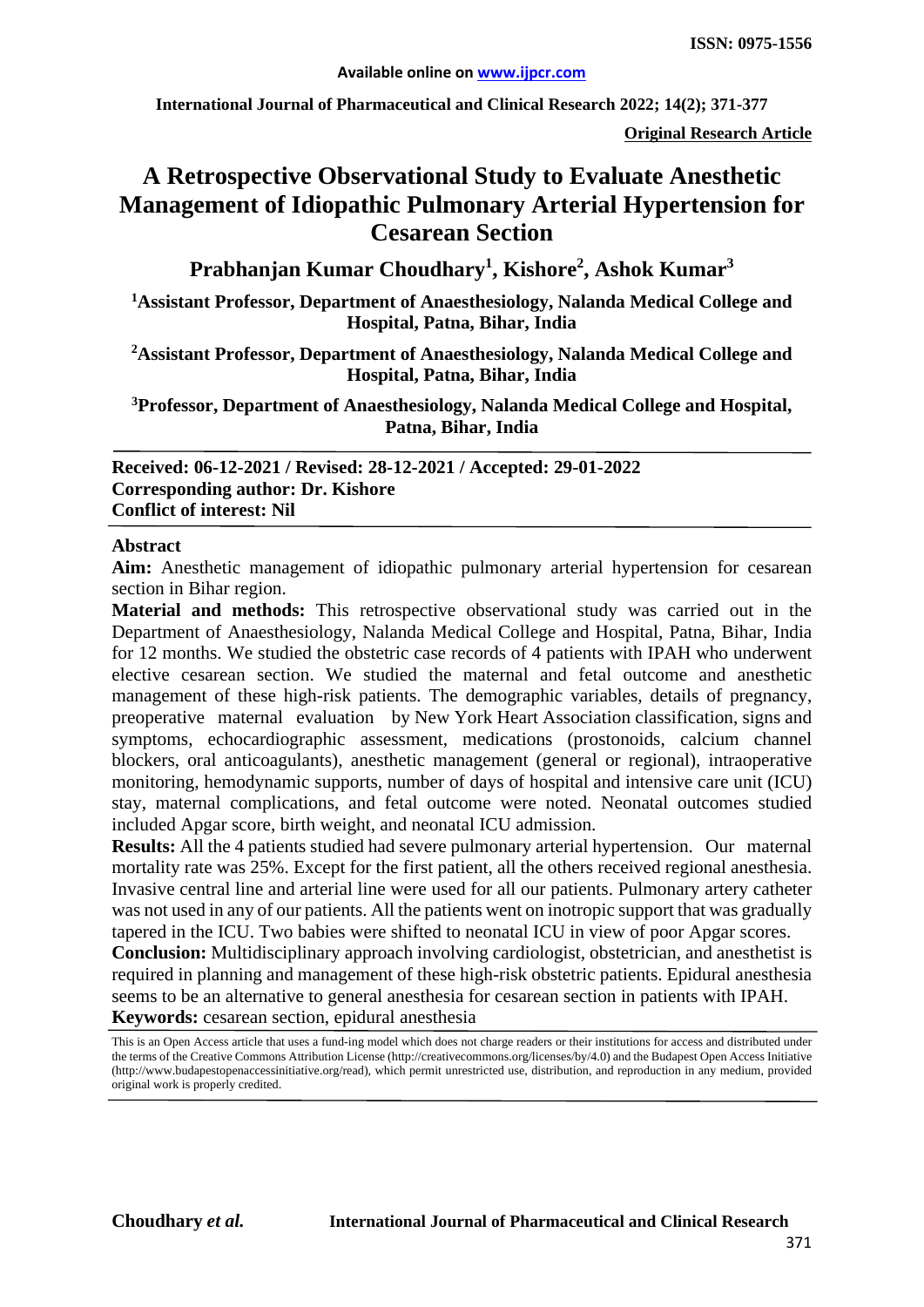#### **Introduction**

Primary pulmonary hypertension is a rare disease with an incidence of two to five per million per year with higher incidence in women [1]. Long-term prognosis is poor with 5 year mortality being very high. Peripartum mortality is high when pregnancy is associated with PPH. When pregnancy is diagnosed early, termination is recommended. Pulmonary hypertension represents an important risk factor for increased perioperative morbidity and mortality. Stress, pain, ventilation, and surgery-related inflammation can further increase pressure and resistance within the pulmonary arteries and cause right-sided heart failure. Ramakrishna et al. have described a number of independent factors leading to an increased perioperative risk for patients with pulmonary hypertension. Conditions that caused one or more perioperative complications in 42% of all patients were heart failure of NYHA class II or higher, a history of pulmonary embolism, high-risk surgery (e.g., thoracic or major abdominal surgery), and an anesthesia duration of more than 3 hours.2 The literature reports a perioperative mortality of 7–24% depending on the primary disease and the type of surgical intervention—with the highest risk for pregnant women and patients undergoing emergency interventions [2,3]. In a recently published study, Kaw et al. examined the clinical progression of 96 patients with pulmonary hyper- tension who underwent a noncardiac surgical procedure. The PH patients had a significantly increased risk for hemodynamic instability, heart failure, postoperative sepsis, and respiratory failure. In addition, they required significantly prolonged postoperative ventilation and a longer intensive care stay and had to be readmitted for inpatient treatment much more frequently with in the first 30 days following surgery [4].

## **Material and methods:**

This retrospective observational study was carried out in the Department of Anaesthesiology, Nalanda Medical College and Hospital, Patna, Bihar, India for 12 months.

## **Methodology:**

We studied the obstetric case records of 4 patients with IPAH who underwent elective cesarean section. We studied the maternal and fetal outcome and anesthetic management of these high-risk patients. The demographic variables, details of pregnancy, preoperative maternal evaluation by New York Heart Association classification, signs and symptoms, echocardiographic assessment, medications (prostonoids, calcium channel blockers, oral anticoagulants), anesthetic management (general or regional), intraoperative monitoring,

hemodynamic supports, number of days of hospital and intensive care unit (ICU) stay, maternal complications, and fetal outcome were noted. Neonatal outcomes studied included Apgar score, birth weight, and neonatal ICU admission.

### **Results:**

All the 4 patients studied had severe pulmonary arterial hypertension [Table 1]. Our maternal mortality rate was 25%. Except for the first patient, all the others received regional anesthesia. Invasive central line and arterial line were used for all our patients. Pulmonary artery catheter was not used in any of our patients. All the patients went on inotropic support that was gradually tapered in the ICU. Two babies were shifted to neonatal ICU in view of poor Apgar scores [Table 2].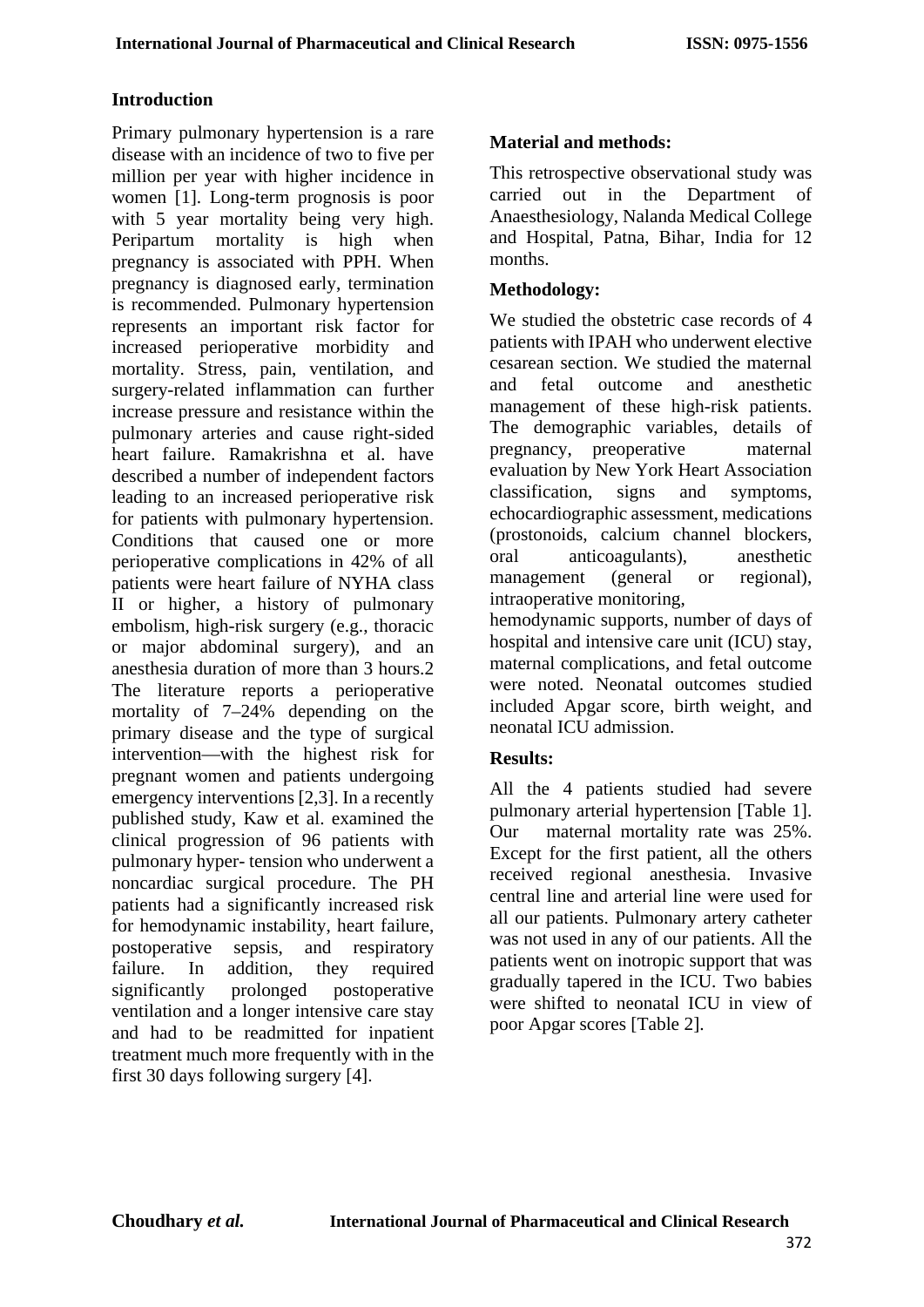| Age | Parity       | POG<br><i>in</i><br>weeks | Signs/symptoms | <b>NYHA</b>    | <b>ECHO</b>                                                  | <b>RVSP</b>             | Drugs                                              |
|-----|--------------|---------------------------|----------------|----------------|--------------------------------------------------------------|-------------------------|----------------------------------------------------|
| 27  | G3P1L1A1     | 38                        | Dyspnea        | $\overline{2}$ | TR,<br>RV-N,<br>pericardial<br>effusion                      | RVSP-<br>$58+RA$        | Tadalafil,<br>ambrisentan,<br>heparin              |
| 21  | Primigravida | 37                        | Dyspnea        | 3              | TR, RV-N, no<br>pericardial<br>effusion                      | <b>RVSP-</b><br>$75+RA$ | Sildinafil,<br>ambrisentan,<br>heparin             |
| 28  | G2P1L1       | 35                        | Dyspnea        | 3              | TR, RV-N, no<br>pericardial<br>effusion                      | <b>RVSP-</b><br>$75+RA$ | Sildinafil,<br>ambrisentan,<br>heparin             |
| 25  | Primigravida | 29                        | Dyspnea        | $\overline{4}$ | mild RV<br>TR.<br>dysfunction, no<br>pericardial<br>effusion | RVSP-<br>$108 + RA$     | Sildinafil,<br>digoxin,<br>lasilactone,<br>heparin |

**Table 1: Profile of the patient**

POG: Period of gestation; NYHA: New York Heart Association; RVSP: Right ventricular systolic function

| Anesthesia/<br>monitors                         | Inotropic<br>supports | Post-op<br>supports | <b>Maternal</b><br>mortality | Hospital/I<br><b>CU</b><br><b>Stay</b> | <b>Fetal outcome</b>                  |
|-------------------------------------------------|-----------------------|---------------------|------------------------------|----------------------------------------|---------------------------------------|
| CSE/central<br>line and arterial<br>line        | Noradrenaline         | Noradrenaline       | N <sub>0</sub>               | $10/6$ post op                         | Birth wt: 2.2 kg, Apgar<br>good       |
| Epidural/centra<br>line<br>and<br>arterial line | Noradrenaline         | Noradrenaline       | N <sub>0</sub>               | $20/8$ post op                         | Birth wt: 2.9 kg, Apgar<br>good       |
| Epidural/centra<br>line<br>and<br>arterial line | Noradrenaline         | Noradrenaline       | N <sub>0</sub>               | $30/6$ post op                         | Birth wt: 2.2 kg, Apgar<br>good       |
| Epidural/centra<br>line<br>and<br>arterial line | Noradrenaline         | Noradrenaline       | N <sub>0</sub>               | 40/6p                                  | Birth wt: 2.8 kg, poor<br>Apgar, NICU |

**Table 2: Anesthetic outcome**

ICU: Intensive care unit; GA: General anesthesia; CSE: Combined spinal epidural; NICU: Neonatal intensive care unit

#### **Discussion:**

Although mortality rate among parturients with IPAH has decreased in the past decade, the number still remains high. Even with a multidisciplinary approach in the management of these patients, we had a 25% maternal mortality rate (one of five patients). Mortality in a pregnant patient with IPAH has declined from 36% to 28% due to incorporation of PAH-specific therapy [5]. Prostacyclin analogs, phosphodiesterase inhibitors, and endothelin receptor antagonist are used in the treatment of IPAH. High-dose calcium channel blockers can reduce pulmonary artery pressure in 5%–10% of patients with IPAH. Diuretics are prescribed for patients with right ventricular (RV) failure. Patients with IPAH with functional New York Heart Association class 3 and 4 showed improved survival and quality of life with intravenous infusions of prostacyclin [6]. All our patients received advanced therapy with sildenafil/tadalafil  $\pm$  prostonoids during pregnancy. Normal pulmonary arterial pressure is 12–16 mmHg. Pulmonary artery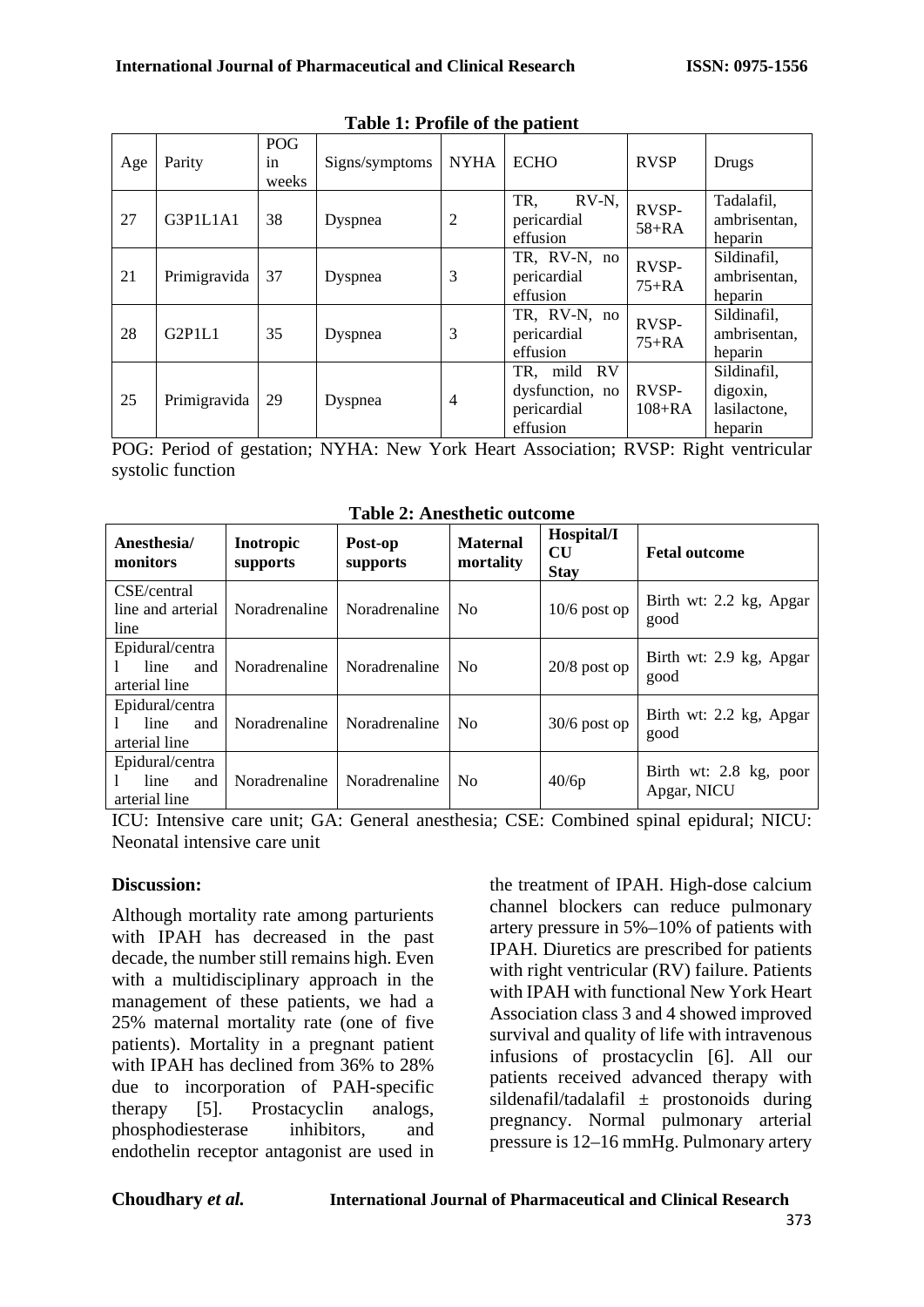hypertension is defined as a mean pulmonary artery pressure (mPAP) greater than 25 mmHg at rest. The World Health Organization has classified pulmonary hypertension (PH) into five groups: arterial, venous, hypoxic, thromboembolic, or miscellaneous [7]. IPAH belongs to the first group. Pulmonary artery pressures and pulmonary capillary wedge pressures can only be measured accurately by right heart catheterization. Right heart catheterization also helps identify the vasoreactivity, to identify patients who would benefit from long-term therapy with calcium channel blockers. Right heart catheterization is considered as gold standard in diagnosing PH except in pregnancy because of the risk involved [8]. mPAP can be roughly calculated from systolic pulmonary artery pressure (sPAP) of echocardiogram reports  $(mPAP = 0.61 \times sPAP + 2)$  [9]. In normal pregnancy due to physiological changes, pulmonary vascular resistance (PVR) decreases and cardiac output increases. In IPAH, there is vasoconstriction of blood vessels connected to the lungs. This increases the cardiac load, which causes the right ventricle to hypertrophy, ultimately causing right heart failure.10 Sudden death from dysrhythmia can occur in these patients. There is decreased blood flow through the lungs and the left side of the heart receives poorly oxygenated blood, decreasing oxygen supply to the rest of the body. Pain and valsalva maneuver during labor stimulates the sympathetic nervous system resulting in increase in heart rate, blood pressure, and myocardial oxygen consumption. RV volume overload can occur easily as around 500 mL of blood is pushed into maternal circulation with each contraction. Moreover, autotransfusion that occurs after delivery can lead to large fluid shifts [7]. The mode of delivery to be chosen is controversial. Some centers advocate planned cesarean section at 34 weeks under regional anesthesia. Whereas some other studies showed better outcome with vaginal delivery [10]. Better results obtained with normal vaginal delivery could be due to the fact that patients with less severe disease would have been allowed to deliver vaginally. Labor epidural analgesia can be provided to patients if vaginal delivery is planned. All patients with IPAH who reported to our hospital were delivered by cesarean section. Except for the first patient who died, all others were taken electively.

Preinduction invasive arterial line and central line monitoring, five-lead electrocardiogram, and saturation probe are required. The central line was inserted to start inotropic support and to monitor the trend in central venous pressure (CVP), as CVP is not reliable in patients with PH. The use of pulmonary arterial catheter (PAC) is controversial because of the risk of arrhythmia, pulmonary artery rupture, and embolization [11,13]. We did not use PAC in the management of any of our patients. Noninvasive cardiac output monitor if available could have been used to record stroke volume, stroke volume variation, systemic vascular resistance, and cardiac output [14]. The choice of anesthesia is controversial. General anesthesia combined spinal epidural or plane epidural could be used for cesarean delivery. Recent studies show that regional technique is preferred [Table 3]. Patients receiving general anesthesia were four times more likely to die than patients receiving regional anesthesia [7]. General anesthesia may be required in severe cases where a patient cannot lie supine. Use of general anesthesia also helps better control the use of nitric oxide. Infusions of noradrenalin and phenylephrine should be loaded and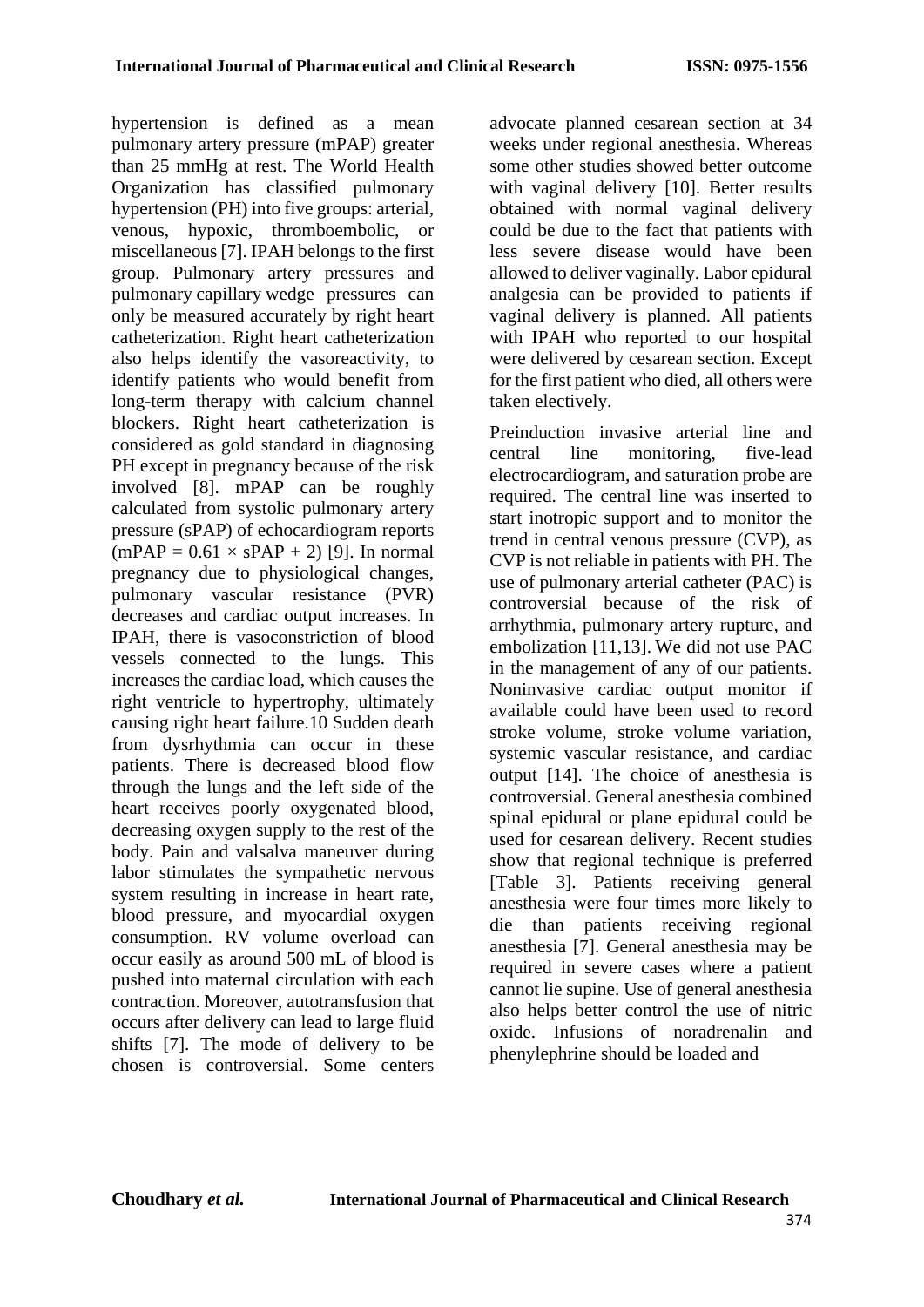| Table 3:                               |                    |                   |                |                     |                              |                             |  |
|----------------------------------------|--------------------|-------------------|----------------|---------------------|------------------------------|-----------------------------|--|
|                                        | No. of<br>patients | Anesthesia        | <b>NYHA</b>    | Mode of<br>delivery | <b>Timing of</b><br>delivery | <b>Maternal outcome</b>     |  |
|                                        |                    | <b>GA</b>         | $\overline{2}$ | <b>LSCS</b>         | 37                           | Stable                      |  |
| Bonnin et al. <sup>[7]</sup>           | $\overline{c}$     | EA                | 4              | VD                  | 12                           | Death 12 weeks              |  |
|                                        | 3                  | <b>GA</b>         | 4              | <b>LSCS</b>         | 33                           | Death at 3 months           |  |
|                                        | 4                  |                   | 1              | <b>LSCS</b>         | 37                           | postpartum                  |  |
| Curry et al. <sup>[15]</sup>           | 1                  | <b>GA</b>         | $\overline{2}$ | <b>LSCS</b>         | 32                           | RV<br>Worsening<br>function |  |
| Harsoor<br>et<br>$al.$ <sup>[16]</sup> |                    | EA                | 1              | <b>LSCS</b>         | -                            | Stable                      |  |
| Prasad et $aI$ <sup>[17]</sup>         | 1                  | EA                | $\overline{2}$ | <b>LSCS</b>         | $\blacksquare$               | Stable                      |  |
| Ma et al. $[18]$                       | 8                  | $1-7EA$<br>$8-GA$ | $1 - 2$        | <b>LSCS</b>         | ٠                            | No mortality                |  |
|                                        |                    | <b>CSE</b>        | $\overline{2}$ | <b>LSCS</b>         | 38                           | death                       |  |
|                                        | $\overline{2}$     | EA                | 3              | <b>LSCS</b>         | 37                           | Stable                      |  |
| Our study                              | 3                  | EA                | 3              | <b>LSCS</b>         | 35                           | Stable                      |  |
|                                        | $\overline{4}$     | EA                | 4              | <b>LSCS</b>         | 29                           | Stable                      |  |

Narcotic-based technique is used for induction of general anesthesia but has the disadvantage of slow induction in a patient with full stomach and can cause neonatal respiratory depression. Use of nitrous oxide is avoided as it is a cardio depressant, and it increases PVR. Another disadvantage of general anesthesia is that positive pressure ventilation produces undesirable hemodynamic effects and reduces pulmonary blood flow. Care has to be taken in maintaining temperature, acid–base balance, and oxygen and carbon dioxide levels within the normal range. Incremental regional anesthesia helps in maintaining a better hemodynamic in these group of patients [12]. Hypotension that develops after a regional technique should be aggressively managed with phenylephrine and/or noradrenalin infusions to avoid decreased RV coronary perfusion.

connected to the central line to support systemic circulation before induction.

Oxytocin boluses at the time of delivery should be avoided as it can cause hypotension by systemic vasodilation and also increase PVR [19,20]. Small doses of oxytocin can be used as infusions to augment uterine contraction after delivery of the baby. Use of ergometrine and prostaglandin  $F2 \Box$  is contraindicated in PH as they are known to cause pulmonary vasoconstriction. In contrast,  $PGE<sub>1</sub>$  is known to cause pulmonary vasodilaton [19]. Our neonatal survival rate was 100%. Two babies were shifted to neonatal ICU in view of poor Apgar score, and one of the babies was on ventilator. Postoperatively, all patients were intensively monitored in the ICU. Use of anticoagulation is highly recommended in these groups of patients. All patients in our series were anticoagulated with subcutaneous LMWH. This was continued for 6-12 weeks after delivery.

# **Conclusion:**

Multidisciplinary approach involving cardiologist, obstetrician, and anaesthetist is required in planning and management of these high-risk obstetric patients. Epidural anesthesia seems to be an alternative to general anesthesia for cesarean section in patients with IPAH. The risks versus benefit of PAC should be considered before its insertion, and newer non-invasive or semi-invasive modalities could be used for better patient outcome. Despite all the treatment efforts, maternal mortality is high.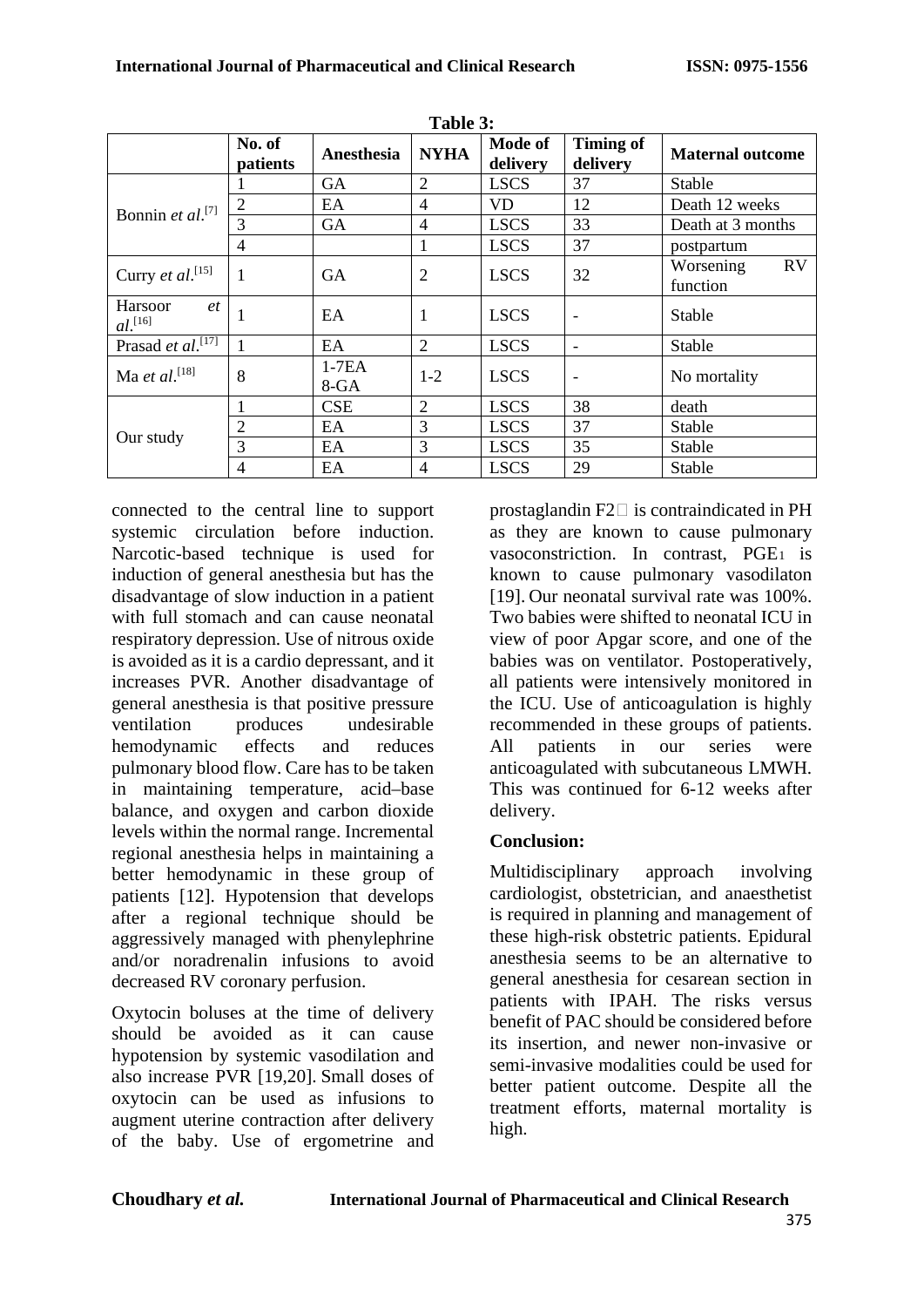# **References:**

- 1. Rich S, Dandker DR, Ayres SM, Bergofsky EH, Brundage BH, Detre KM, et al. Primary pulmonary hypertension: A national prospective study. Ann Intern Med 1987; 107:216- 23
- 2. Ramakrishna G., Sprung J., Ravi B.S., Chandrasekaran K., and McGoon M.D., "Impact of pulmonary hypertension on the outcomes of noncardiac surgery: predictors of perioperative morbidity and mortality," Journal of the American College of Cardiology, vol. 45, no. 10, pp. 1691-1699, 2005.<br>Rodrigue R. M..
- 3. Rodrigue R. M., Pearl R.G., "Pulmonary hypertension and major surgery," Anesthesia and Analgesia, vol. 87, no. 4, pp. 812–815, 1998.
- 4. Roberts N.V. and Keast P.J., "Pulmonary hypertension and pregnancy-a lethal combination," Anaesthesia and Intensive Care, vol. 18, no. 3, pp. 366-374, 1990.
- 5. Weiss BM, Zemp L, Seifert B, Hess OM. Outcome of pulmonary vascular disease in pregnancy: A systematic overview from 1978 through 1996. J Am CollCardiol 1998; 31:1650-7.
- 6. Bonnin M, Mercier F, Sitbon O. Severe pulmonary hypertension during pregnancy – Mode of delivery and anesthetic management of 15 consecutive cases. Anesthesiology 2005; 102:1133-7.
- 7. Kiely DG, Condliffe R, Webster V, Mills GH, Wrench I, Gandhi SV, et al. Improved survival in pregnancy and pulmonary hypertension using a multiprofessional approach. BJOG 2010; 117:565-74.
- 8. Chemla D, Castelain V, Humbert M, Hebert JL, Simonneau G, Lecarpentier Y. New formula for predicting mean pulmonary artery pressure using systolic pulmonary artery pressure. Chest 2004; 126:1313-7.
- 9. Price LC, Forrest P, Sodhi V, Adamson DL, Nelson-Piercy C, Lucey M, et al. Use of vasopressin after Caesarean section in idiopathic pulmonary arterial hypertension. Br J Anaesth 2007; 99:552-5.
- 10. Abreu AR, Campos MA, Kreiger BP. Pulmonary artery rupture induced by a pulmonary artery catheter: A case report and review of literature. J Intensive Care Med 2004; 19:291-6.
- 11. Booth KL, Smith GM, McConkey C, Parissis H. Catheter induced pulmonary artery rupture: Haemodynamic compromise necessitates surgical repair. Interact Cardiovasc Thorac Surg 2012; 15:531-3.
- 12. Rubin LJ. Primary pulmonary hypertension. Chest 1993; 104:236-50.
- 13. Singla R, Arora D, Dash HH. Minimally invasive cardiovascular monitoring in patient with severe pulmonary hypertension for caesarean delivery. J Obstet Anaesth Crit Care 2017; 7:100-2.
- 14. Curry R, Fletcher C, Gelson E, Gatzoulis M, Woolnough M, Richards N, Swan L, Steer P,Johnson M. Pulmonary hypertension and pregnancy-a review of 12 pregnancies in nine women. BJOG 2012; 119:752- 61.
- 15. Harsoor SS, Joshi Suyajna D. Anaesthetic management of parturient with primary pulmonary hypertension posted for caesarean section-a case report.Indian J. Anaesth 2005;49:2235
- 16. Prasad SR, Yadava R, Pulala C. Anesthetic management of a parturient with primary pulmonary hypertension for Cesarean section. J NTR Univ Health Sci 2014; 3:60-2.
- 17. Lulu Ma, Wei Liu, Huang Y. Perioperative management for<br>parturients with pulmonary with pulmonary hypertension: Experience with 30 consecutive cases. Front Med 2012; 6:307-10